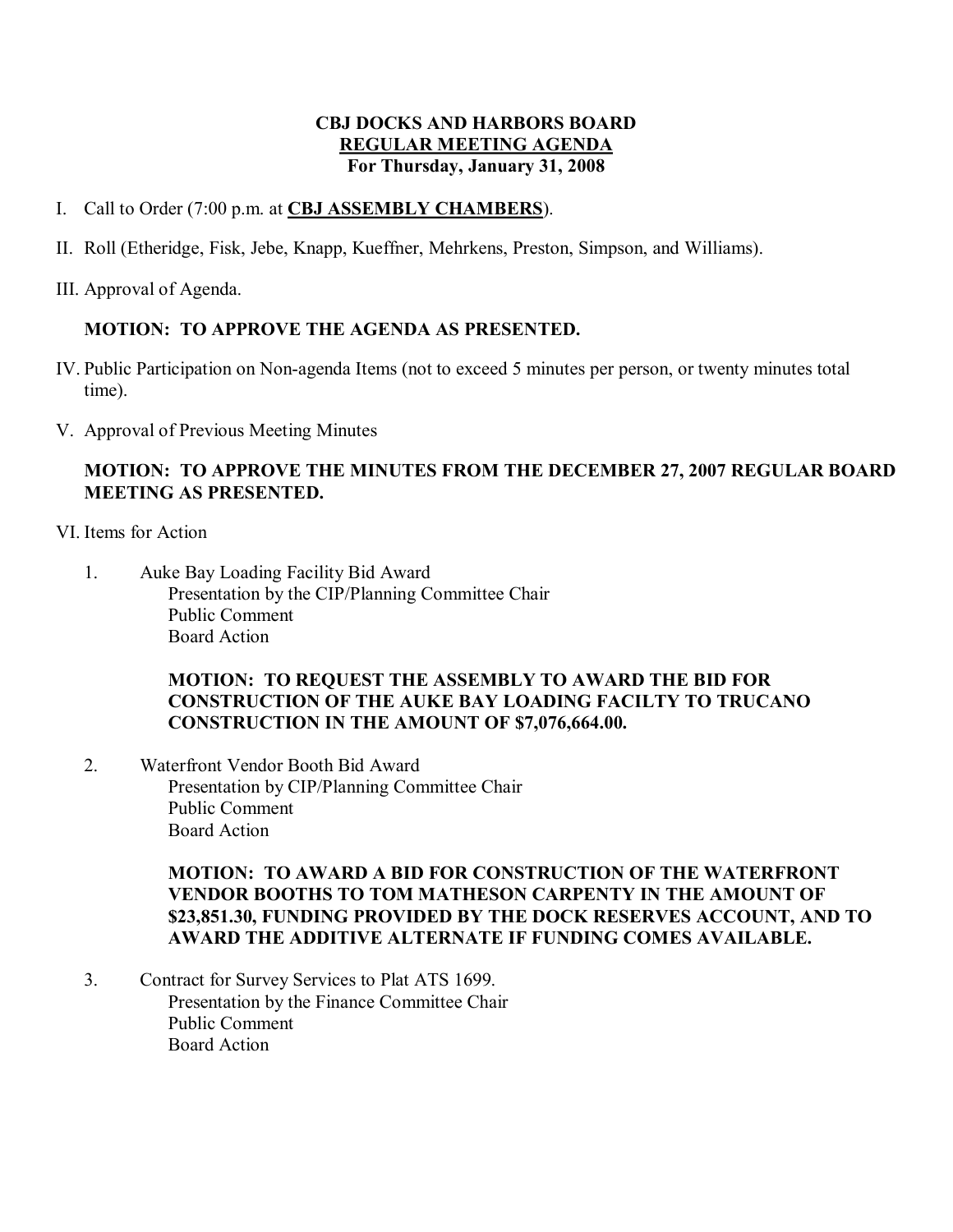## CBJ DOCKS AND HARBORS BOARD **REGULAR MEETING AGENDA**

January 31, 2008 Page 2

## **MOTION: TO AWARD A CONTRACT FOR SURVEY SERVICES TO R&M ENGINEERING, INC IN THE AMOUNT OF \$6,140 FOR SURVEY SERVICES TO PLAT ATS 1699, FUNDING TO BE PROVIDED BY THE HARBOR OPERATING BUDGET.**

4. Docks and Harbors FY 09 and FY 10 Budgets. Presentation by the Finance Committee Chair Public Comment Board Action

#### **MOTION: TO ADOPT THE FY 09 AND FY 10 DOCKS AND HARBORS BUDGETS PRESENTED BY THE FINANCE COMMITTEE AND TO FORWARD THE BUDGETS TO THE MANAGER FOR PRESENTATION TO THE ASSEMBLY.**

VII. Items for Information/Discussion

There are none.

- VIII. Committee and Board Member Reports
	- 1. Operations Committee Meeting January 15, 2008
	- 2. Finance Committee Meeting January 30, 2008
	- 3. CIP/Planning Committee Meeting January 31, 2008
- IX. Administrative Officer's Report
- X. Harbormaster's Report
- XI. Port Director's Report
- XII. Committee Administrative Matters
	- 1. Meeting Calendar for February 2008.

Operations Committee Meeting February 19, 2008 – 5:00 p.m. at the Aurora Harbor Office

Finance Committee Meeting February 21, 2008 – 5:00 p.m. at the CBJ Assembly Chambers

CIP/Planning Committee Meeting February 26, 2008 – 5:00 p.m. at the CBJ Assembly Chambers

Regular Board Meeting